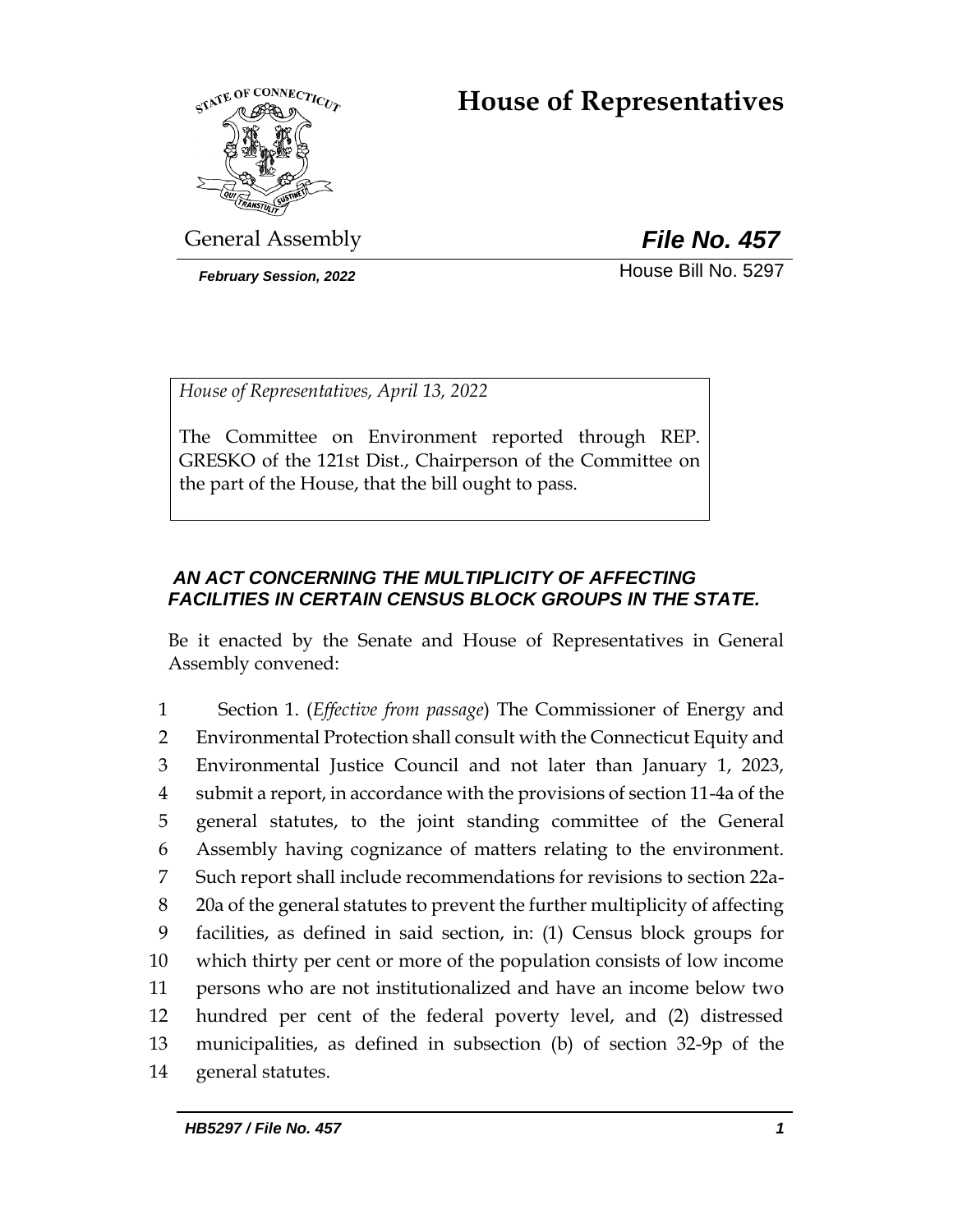This act shall take effect as follows and shall amend the following sections:

| Section 1 | m nassaqe | N<br>section<br>$\mathbf{M}$ |
|-----------|-----------|------------------------------|
|           |           |                              |

*ENV Joint Favorable*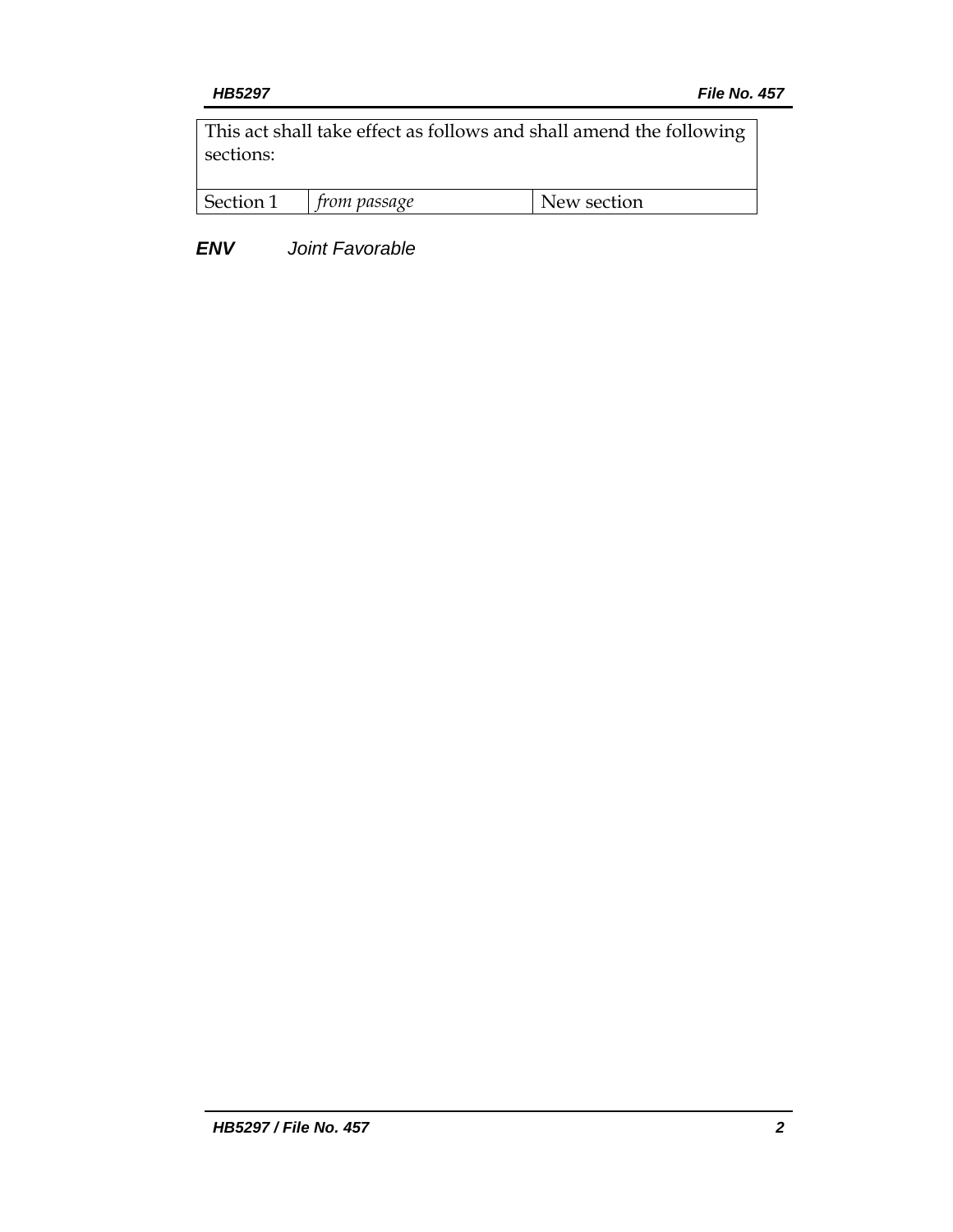*The following Fiscal Impact Statement and Bill Analysis are prepared for the benefit of the members of the General Assembly, solely for purposes of information, summarization and explanation and do not represent the intent of the General Assembly or either chamber thereof for any purpose. In general,*  fiscal impacts are based upon a variety of informational sources, including the analyst's professional *knowledge. Whenever applicable, agency data is consulted as part of the analysis, however final products do not necessarily reflect an assessment from any specific department.*

# *OFA Fiscal Note*

*State Impact:* None

*Municipal Impact:* None

#### *Explanation*

The bill requires the Department of Energy and Environmental Protection to consult with the Connecticut Equity and Environmental Justice Council. Further, it requires DEEP to report to the Environment Committee, no later than January 1, 2023, on: (1) certain census block groups, and (2) distressed municipalities. This has no fiscal impact as DEEP has the necessary expertise for the consultation.

### *The Out Years*

*State Impact:* None *Municipal Impact:* None